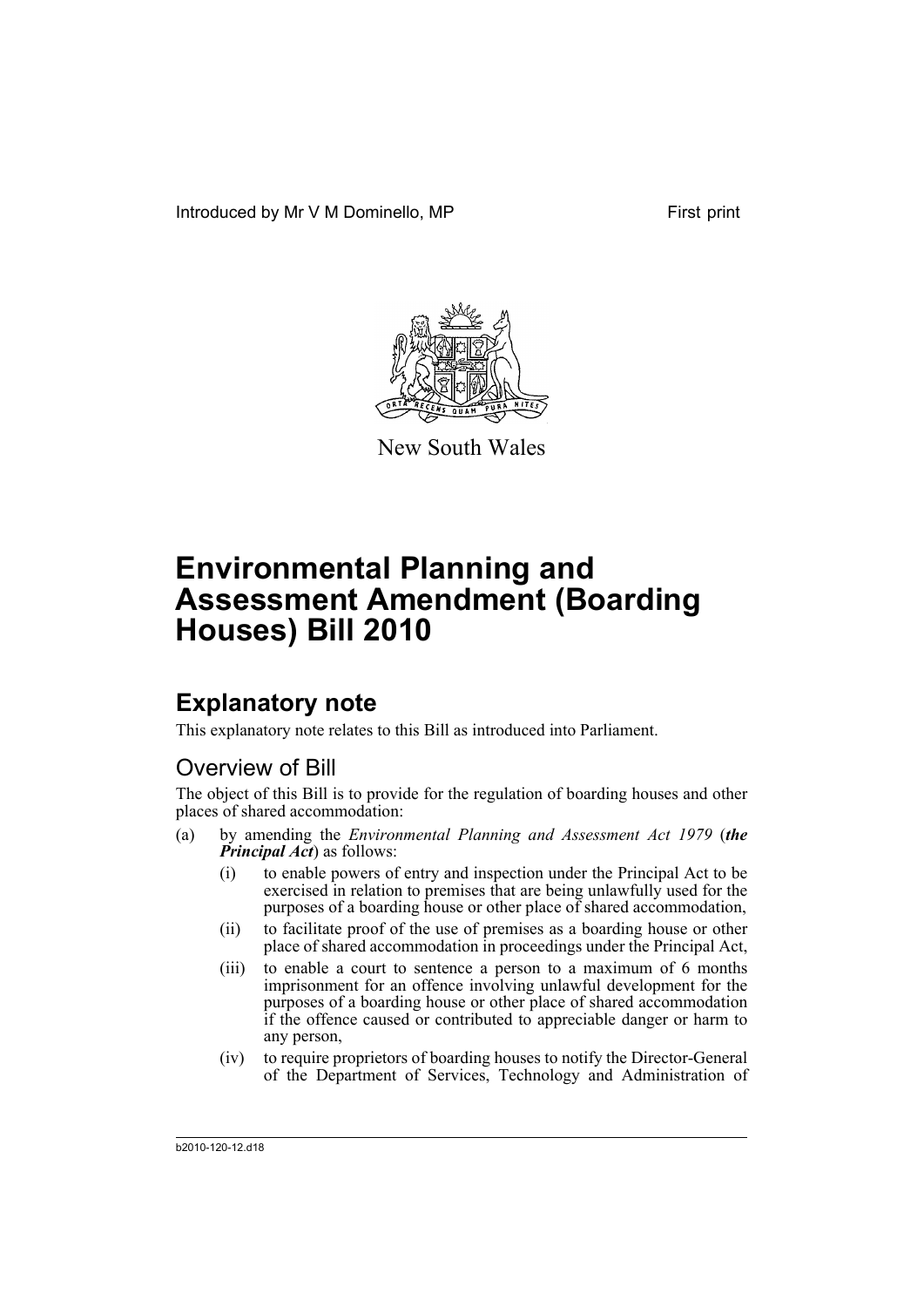Explanatory note

relevant particulars and to require those particulars to be entered into a Register of Boarding Houses to be kept by that Director-General, and

- (b) by amending the *Environmental Planning and Assessment Regulation 2000* to provide for an increase in the penalty notice amount for an alleged offence involving unlawful development for the purposes of a boarding house or other place of shared accommodation, and
- (c) by amending the *Ombudsman Act 1974* to require the Ombudsman to report on the Ombudsman's work and activities in relation to any complaints made about the conduct of a council, or an authorised officer of a council, in the exercise of the proposed powers referred to in paragraph (a) (i).

## Outline of provisions

**Clause 1** sets out the name (also called the short title) of the proposed Act.

**Clause 2** provides for the commencement of the proposed Act 3 months from the date of assent to the proposed Act unless sooner commenced by proclamation.

## **Schedule 1 Amendment of Environmental Planning and Assessment Act 1979 No 203**

#### **Powers of entry**

Division 1A of Part 6 of the Principal Act enables a council to authorise a person to enter and inspect premises for the purpose of enabling a council to exercise its functions. Section 118J of the Principal Act currently provides that these powers of entry and inspection are not exercisable by such a person (an *authorised officer*) in relation to residential premises except with the permission of the occupier concerned, under the authority of a search warrant or in other limited circumstances.

**Schedule 1 [2] and [3]** extend the circumstances in which an authorised officer may enter and inspect residential premises to include circumstances in which the authorised officer has reasonable grounds to believe that the premises concerned are being unlawfully used for the purposes of a boarding house or other place of shared accommodation.

**Schedule 1 [1]** makes a law revision amendment to section 118B that makes it clear that a council's authorised officer who enters premises under Division 1A of Part 6 has the power to take films, audio, video or other recordings in connection with the inspection, in line with the powers of authorised officers of the Department of Planning under Division 2C of that Part.

#### **Facilitating proof in proceedings**

Section 124AA of the Principal Act currently provides that the Land and Environment Court may rely on circumstantial evidence to establish that particular premises are used as a backpackers' hostel.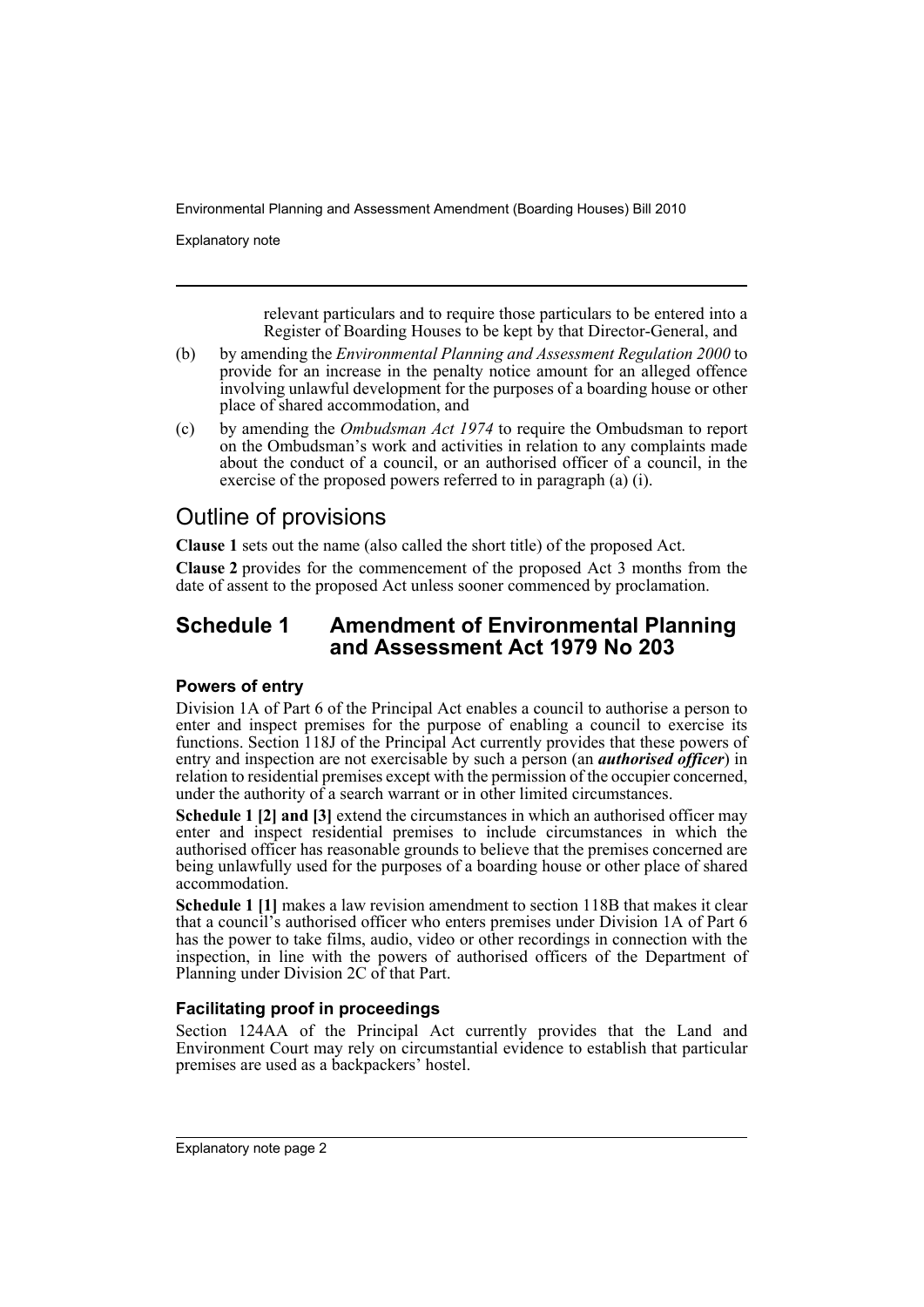Explanatory note

**Schedule 1 [4]** re-enacts and extends section 124AA of the Principal Act to cover not only backpackers' hostels, but also boarding houses and other places of shared accommodation.

**Schedule 1 [6]** inserts proposed section 156 into the Principal Act to make it clear that in any legal proceedings under the Principal Act, evidence of the alteration of premises in a way that is consistent with the use of those premises as a boarding house or other place of shared accommodation is evidence that the premises are being, or are proposed to be, used for those purposes.

#### **Penalties**

Section 126 of the Principal Act currently provides for a maximum penalty of 10,000 penalty units (\$1.1 million) for offences under that Act and a further penalty of 1,000 penalty units (\$110,000) for each day that the offence continues.

**Schedule 1 [5]** inserts proposed section 126A into the Principal Act. The proposed section makes a person who is guilty of an offence involving unlawful development for the purposes of a boarding house or other place of shared accommodation liable to the same maximum penalty as provided for in section 126. In addition, it provides that the person is liable to a maximum penalty of 6 months imprisonment if the offence concerned caused or contributed to appreciable danger or harm to any persons.

#### **Notification and keeping of Register**

**Schedule 1 [6]** inserts proposed section 156A into the Principal Act to give effect to the amendment referred to in paragraph (a) (iv) of the Overview above.

The boarding houses concerned are those in which sleeping accommodation is provided for 5 or more lodgers, or 3 or more lodgers in any one bedroom.

#### **Savings and transitional provisions**

**Schedule 1 [7]** enables the making of regulations of a savings or transitional nature consequent on the enactment of the proposed Act.

## **Schedule 2 Amendment of Environmental Planning and Assessment Regulation 2000**

**Schedule 2** makes the amendment to the *Environmental Planning and Assessment Regulation 2000* that is referred to in paragraph (b) of the Overview above.

## **Schedule 3 Amendment of Ombudsman Act 1974 No 68**

**Schedule 3** makes the amendment to the *Ombudsman Act 1974* that is referred to in paragraph (c) of the Overview above.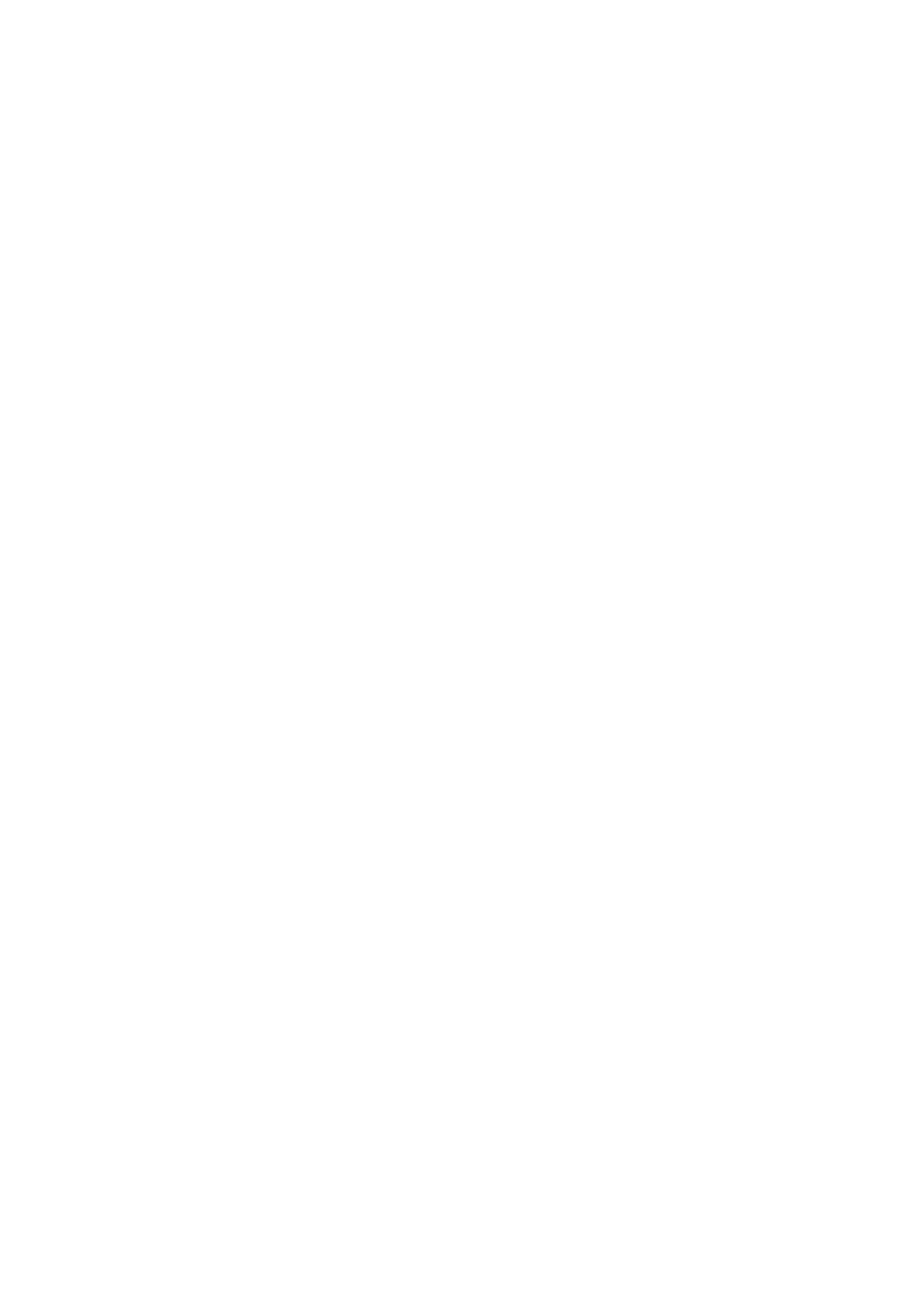Introduced by Mr V M Dominello, MP First print



New South Wales

# **Environmental Planning and Assessment Amendment (Boarding Houses) Bill 2010**

## **Contents**

|            |                                                                       | Page |
|------------|-----------------------------------------------------------------------|------|
|            | Name of Act                                                           |      |
|            | Commencement                                                          | 2    |
| Schedule 1 | Amendment of Environmental Planning and Assessment<br>Act 1979 No 203 | 3    |
| Schedule 2 | Amendment of Environmental Planning and Assessment<br>Regulation 2000 | 8    |
| Schedule 3 | Amendment of Ombudsman Act 1974 No 68                                 | 9    |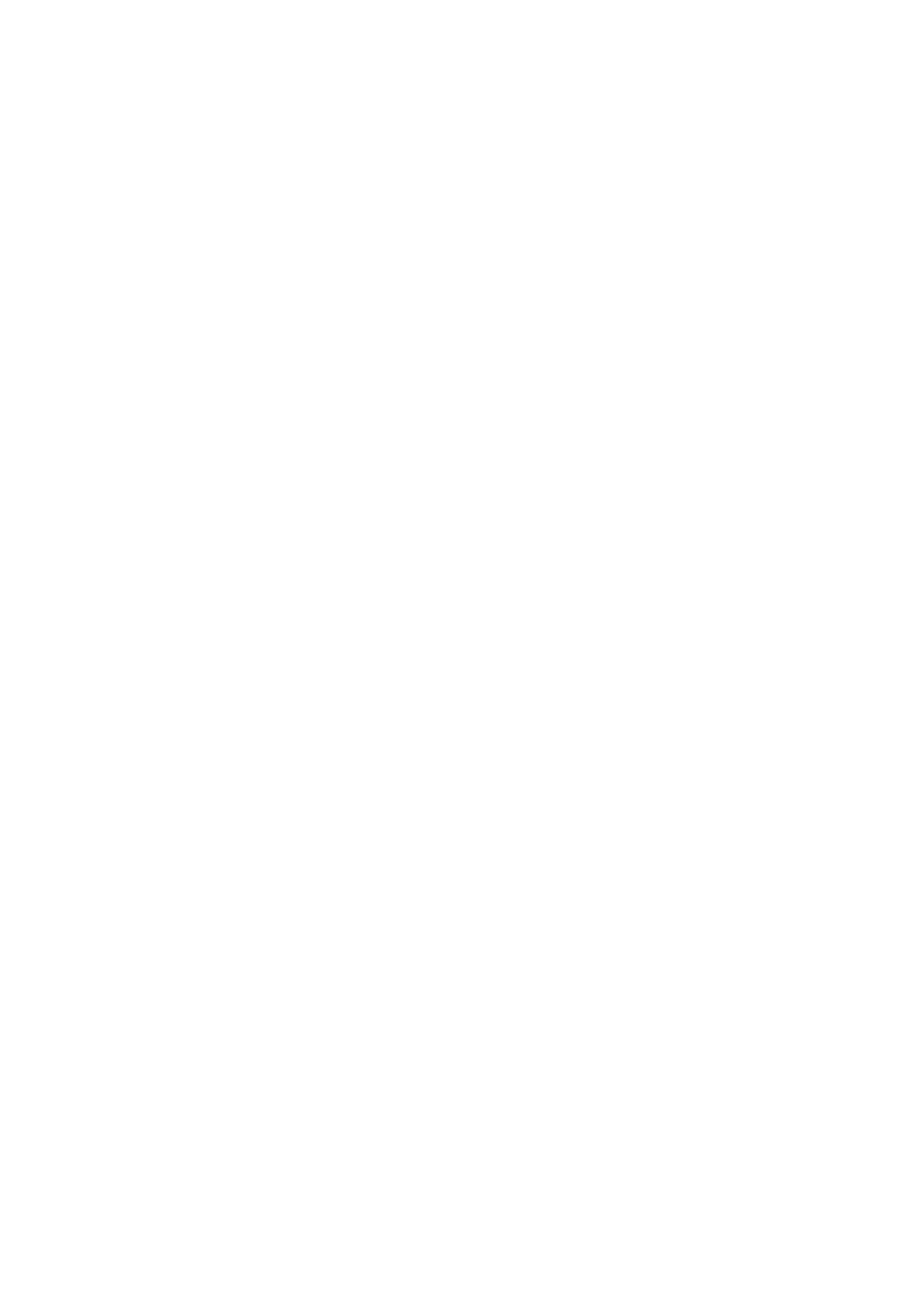

New South Wales

# **Environmental Planning and Assessment Amendment (Boarding Houses) Bill 2010**

No , 2010

## **A Bill for**

An Act to amend the *Environmental Planning and Assessment Act 1979* to regulate the operation of boarding houses and other places of shared accommodation; and for other purposes.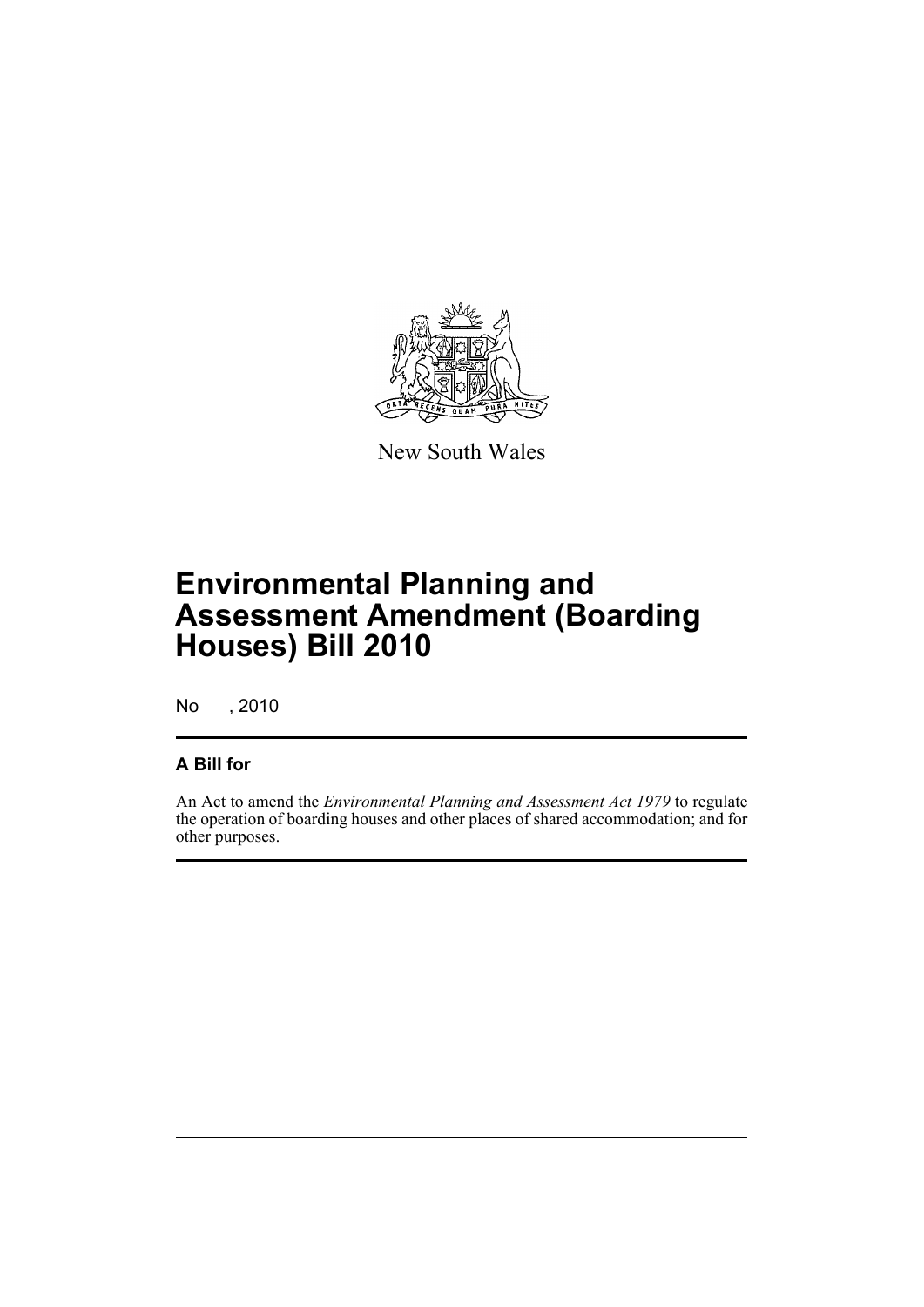<span id="page-7-1"></span><span id="page-7-0"></span>

|   | The Legislature of New South Wales enacts:                                                                   |                     |
|---|--------------------------------------------------------------------------------------------------------------|---------------------|
| 1 | Name of Act                                                                                                  | 2                   |
|   | This Act is the <i>Environmental Planning and Assessment Amendment</i><br>(Boarding Houses) Act 2010.        | 3<br>$\overline{4}$ |
|   | <b>Commencement</b>                                                                                          |                     |
|   | This Act commences 3 months from the date of assent to this Act, unless<br>commenced sooner by proclamation. | 6                   |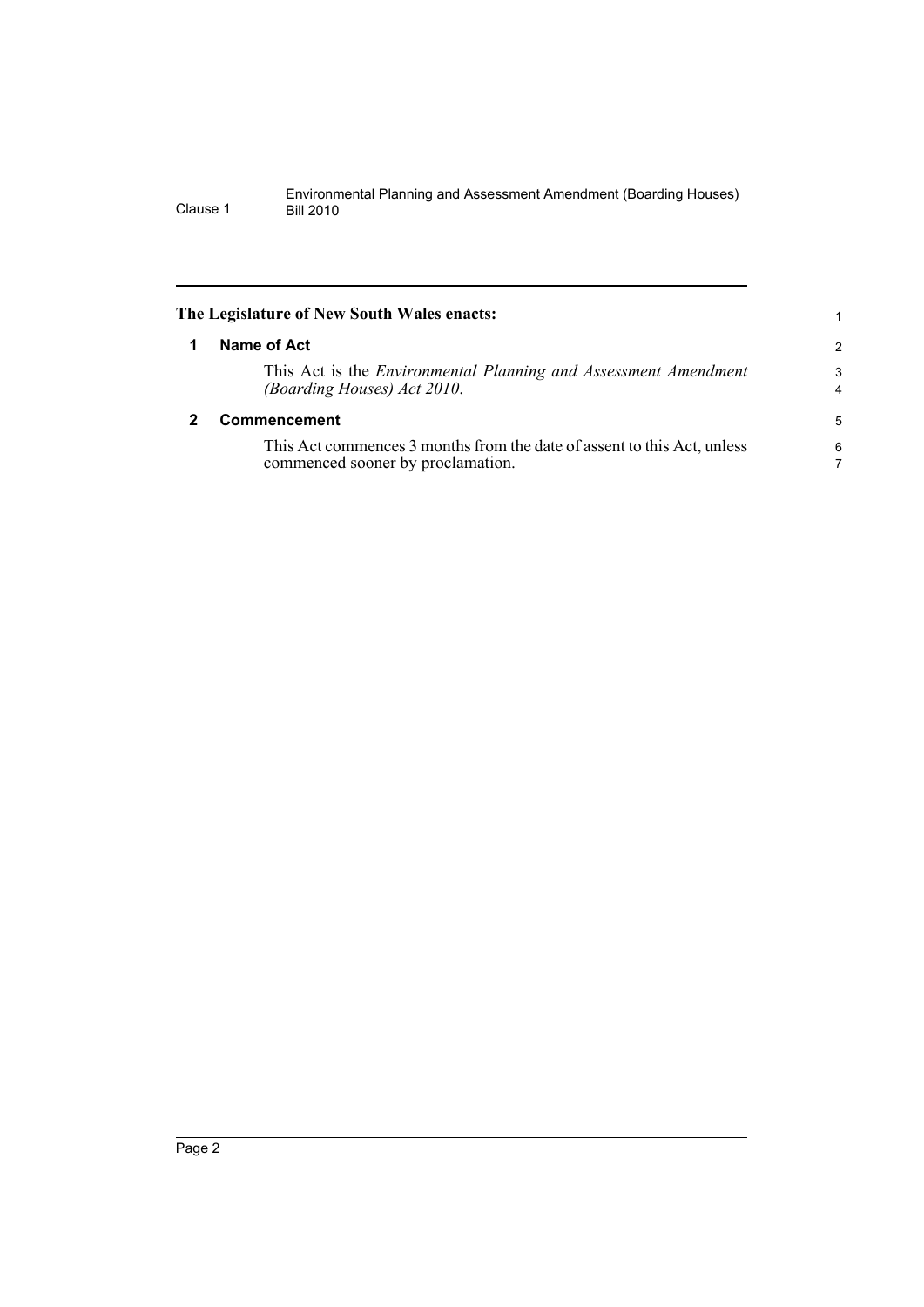Amendment of Environmental Planning and Assessment Act 1979 No 203 Schedule 1

### <span id="page-8-0"></span>**Schedule 1 Amendment of Environmental Planning and Assessment Act 1979 No 203**

| [1]   | Section 118B Inspections and investigations                                  |     |     |            |                                                                                                                                                                                                                                             | 3                    |
|-------|------------------------------------------------------------------------------|-----|-----|------------|---------------------------------------------------------------------------------------------------------------------------------------------------------------------------------------------------------------------------------------------|----------------------|
|       |                                                                              |     |     |            | Omit "or photographs" from section 118B (e).                                                                                                                                                                                                | 4                    |
|       |                                                                              |     |     |            | Insert instead ", photographs, films, audio, video or other recordings".                                                                                                                                                                    | 5                    |
| $[2]$ | Section 118J In what circumstances can entry be made to a residence?         |     |     |            | 6                                                                                                                                                                                                                                           |                      |
|       |                                                                              |     |     |            | Insert at the end of section $118J$ (d):                                                                                                                                                                                                    | $\overline{7}$       |
|       |                                                                              |     |     | $\cdot$ or |                                                                                                                                                                                                                                             | 8                    |
|       |                                                                              |     | (e) |            | if the person authorised to enter premises under this<br>Division has reasonable grounds to believe that:                                                                                                                                   | 9<br>10              |
|       |                                                                              |     |     | (i)        | the premises concerned are being used for the<br>purposes of a boarding house, or other place of<br>shared accommodation, of a class prescribed by the<br>regulations, and                                                                  | 11<br>12<br>13<br>14 |
|       |                                                                              |     |     | (ii)       | the use is in contravention of this Act.                                                                                                                                                                                                    | 15                   |
| [3]   | <b>Section 118J (2)</b>                                                      |     |     |            | 16                                                                                                                                                                                                                                          |                      |
|       | Insert at the end of section $118J$ (as amended by item [2]):                |     |     |            |                                                                                                                                                                                                                                             | 17                   |
|       | (2)                                                                          |     |     |            | A reference in this section to a use that is in contravention of this<br>Act is a reference to a use that is:                                                                                                                               | 18<br>19             |
|       |                                                                              |     | (a) |            | in contravention of section 76A $(1)$ or 76B, or                                                                                                                                                                                            | 20                   |
|       |                                                                              |     | (b) |            | in the case of development referred to in Division 10<br>(Existing uses) of Part 4—otherwise in contravention of<br>this Act or the regulations.                                                                                            | 21<br>22<br>23       |
| [4]   | <b>Section 124AA</b>                                                         |     |     |            | 24                                                                                                                                                                                                                                          |                      |
|       |                                                                              |     |     |            | Omit the section. Insert instead:                                                                                                                                                                                                           | 25                   |
|       | <b>124AA</b><br>Evidence of use of premises as place of shared accommodation |     | 26  |            |                                                                                                                                                                                                                                             |                      |
|       |                                                                              | (1) |     |            | This section applies to proceedings before the Court under this<br>Act to remedy or restrain a breach of this Act in relation to the use<br>of premises as a boarding house, backpackers' hostel or other<br>place of shared accommodation. | 27<br>28<br>29<br>30 |

1 2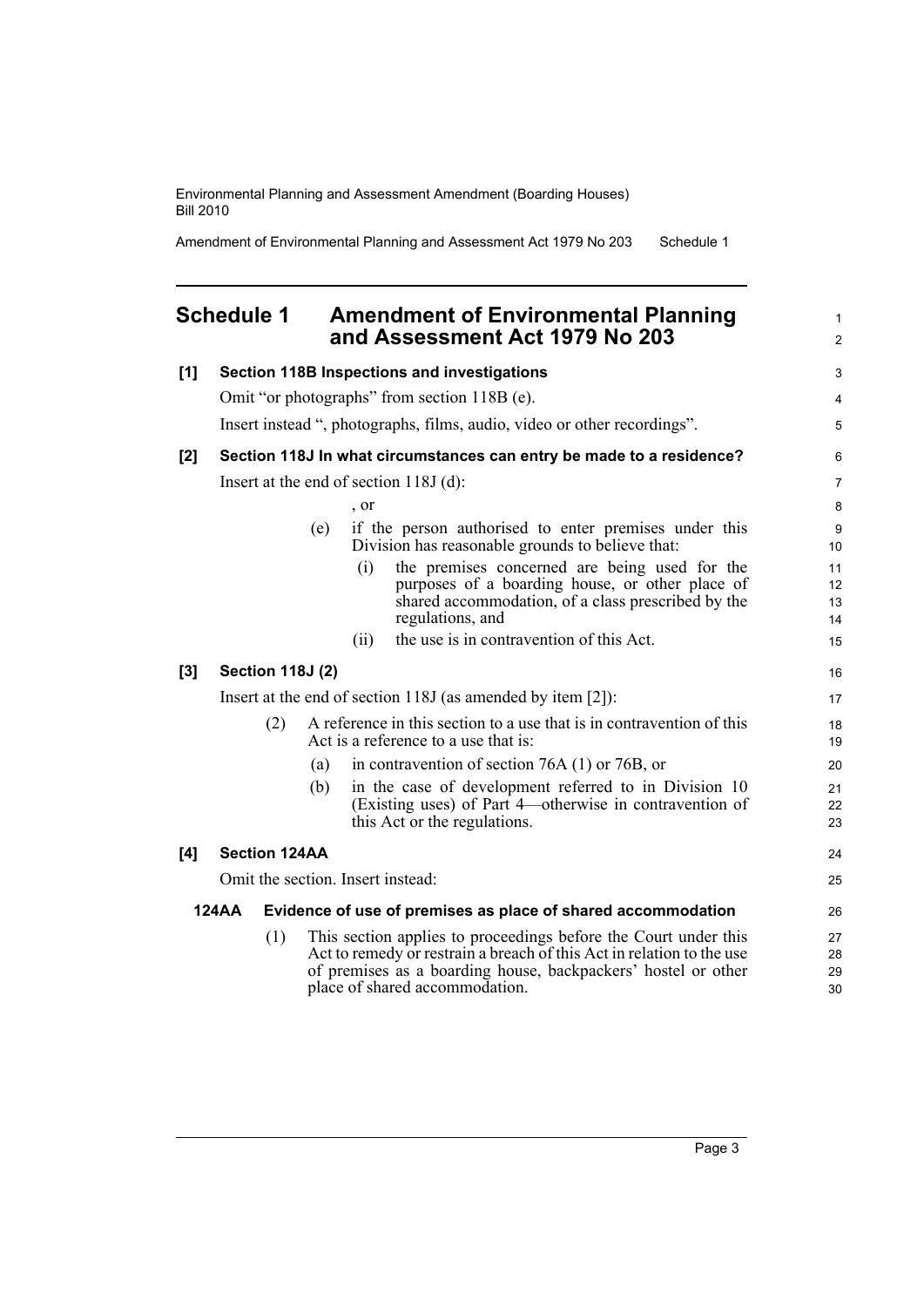(2) In any proceedings to which this section applies, the Court may rely on circumstantial evidence to find that particular premises are used as a place of shared accommodation. **Note.** The term "place of shared accommodation" is defined in section 4 to include "a boarding house, a common lodging house, a house let in lodgings and a backpackers hostel". Examples of circumstantial evidence include (but are not limited to) the following: (a) evidence of the premises being advertised expressly or implicitly for the purposes of a place of shared accommodation (including advertisements on the premises, on public notice boards, in newspapers, in directories or on the Internet), (b) evidence relating to internal and external signs and notices at the premises (including price lists, notices to occupants and offers of services) that is consistent with the use of the premises as a place of shared accommodation, (c) evidence of the layout of rooms, and the number and arrangement of beds, at the premises that is consistent with the use of the premises as a place of shared accommodation, (d) evidence relating to persons entering and leaving the premises (including the depositing of luggage) that is consistent with the use of the premises as a place of shared accommodation. **[5] Section 126A** Insert after section 126: **126A Penalty—boarding houses and other places of shared accommodation** (1) A person who is guilty of an offence involving development for the purposes of a boarding house, or other place of shared accommodation, in contravention of this Act is liable to a maximum penalty of: (a) 10,000 penalty units or (in circumstances of aggravation) 6 months imprisonment, or both, and (b) in the case of a continuing offence, a further daily penalty of 1,000 penalty units. (2) For the purposes of this section, a person commits an offence in circumstances of aggravation if the offence caused or contributed to appreciable danger or harm to any persons. (3) A reference in this section to development that is in contravention of this Act is a reference to development that is: 1 2 3 4 5 6 7 8 9 10 11 12 13 14 15 16 17 18 19 20 21 22 23 24 25 26 27 28 29  $30$ 31 32 33 34 35 36 37 38 39

(a) in contravention of section 76A (1) or 76B, or

 $40$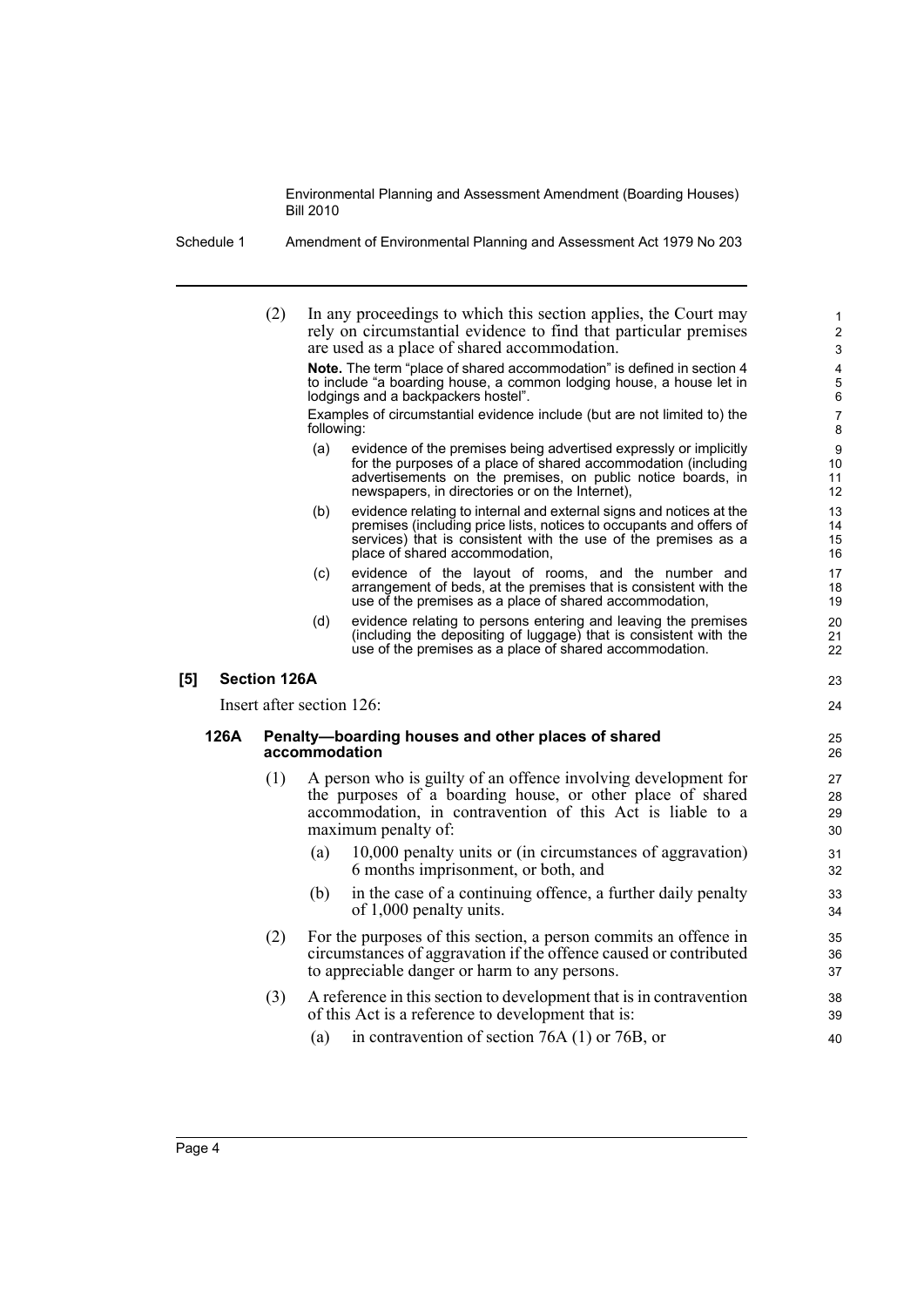Amendment of Environmental Planning and Assessment Act 1979 No 203 Schedule 1

|     |      |     | (b)       | in the case of development referred to in Division 10<br>(Existing uses) of Part 4—otherwise in contravention of<br>this Act or the regulations.                                                                                                                                                                                                                                                                                                                                       | 1<br>$\overline{2}$<br>3                   |
|-----|------|-----|-----------|----------------------------------------------------------------------------------------------------------------------------------------------------------------------------------------------------------------------------------------------------------------------------------------------------------------------------------------------------------------------------------------------------------------------------------------------------------------------------------------|--------------------------------------------|
| [6] |      |     |           | Sections 156 and 156A                                                                                                                                                                                                                                                                                                                                                                                                                                                                  | 4                                          |
|     |      |     |           | Insert before section 157:                                                                                                                                                                                                                                                                                                                                                                                                                                                             | 5                                          |
|     | 156  |     |           | Proof of use of premises as boarding house or other place of<br>shared accommodation                                                                                                                                                                                                                                                                                                                                                                                                   | 6<br>$\overline{7}$                        |
|     |      |     | purposes. | In any legal proceedings under this Act, in addition to any other<br>method of proof available, evidence of the alteration of premises<br>in a way that is consistent with the use of those premises for the<br>purposes of a boarding house or other place of shared<br>accommodation is, until the contrary is proved, evidence that the<br>premises are being, or are proposed to be, used for those<br><b>Note.</b> See also section 124AA in relation to circumstantial evidence. | 8<br>9<br>10<br>11<br>12<br>13<br>14<br>15 |
|     | 156A |     |           | Boarding houses-notification and keeping of Register                                                                                                                                                                                                                                                                                                                                                                                                                                   | 16                                         |
|     |      | (1) |           | This section applies to a boarding house in which sleeping<br>accommodation is provided for:                                                                                                                                                                                                                                                                                                                                                                                           | 17<br>18                                   |
|     |      |     | (a)       | 5 or more lodgers, or                                                                                                                                                                                                                                                                                                                                                                                                                                                                  | 19                                         |
|     |      |     | (b)       | 3 or more lodgers in any one bedroom.                                                                                                                                                                                                                                                                                                                                                                                                                                                  | 20                                         |
|     |      | (2) |           | A proprietor of a boarding house to which this section applies<br>must notify the Director-General, in accordance with this section,<br>of the following particulars:                                                                                                                                                                                                                                                                                                                  | 21<br>22<br>23                             |
|     |      |     | (a)       | the name and address of the proprietor,                                                                                                                                                                                                                                                                                                                                                                                                                                                | 24                                         |
|     |      |     | (b)       | the address of the boarding house,                                                                                                                                                                                                                                                                                                                                                                                                                                                     | 25                                         |
|     |      |     | (c)       | the number of lodgers residing at the boarding house,                                                                                                                                                                                                                                                                                                                                                                                                                                  | 26                                         |
|     |      |     | (d)       | the total number of bedrooms provided as sleeping<br>accommodation for those lodgers,                                                                                                                                                                                                                                                                                                                                                                                                  | 27<br>28                                   |
|     |      |     | (e)       | such other particulars as may be prescribed by the<br>regulations.                                                                                                                                                                                                                                                                                                                                                                                                                     | 29<br>30                                   |
|     |      |     |           | Maximum penalty: 330 penalty units (in the case of a<br>corporation) or 65 penalty units (in the case of an individual).                                                                                                                                                                                                                                                                                                                                                               | 31<br>32                                   |
|     |      | (3) |           | The proprietor must notify the Director-General of the particulars<br>referred to in subsection $(2)$ :                                                                                                                                                                                                                                                                                                                                                                                | 33<br>34                                   |
|     |      |     | (a)       | as soon as practicable after the person becomes the<br>proprietor of a boarding house to which this section<br>applies, or                                                                                                                                                                                                                                                                                                                                                             | 35<br>36<br>37                             |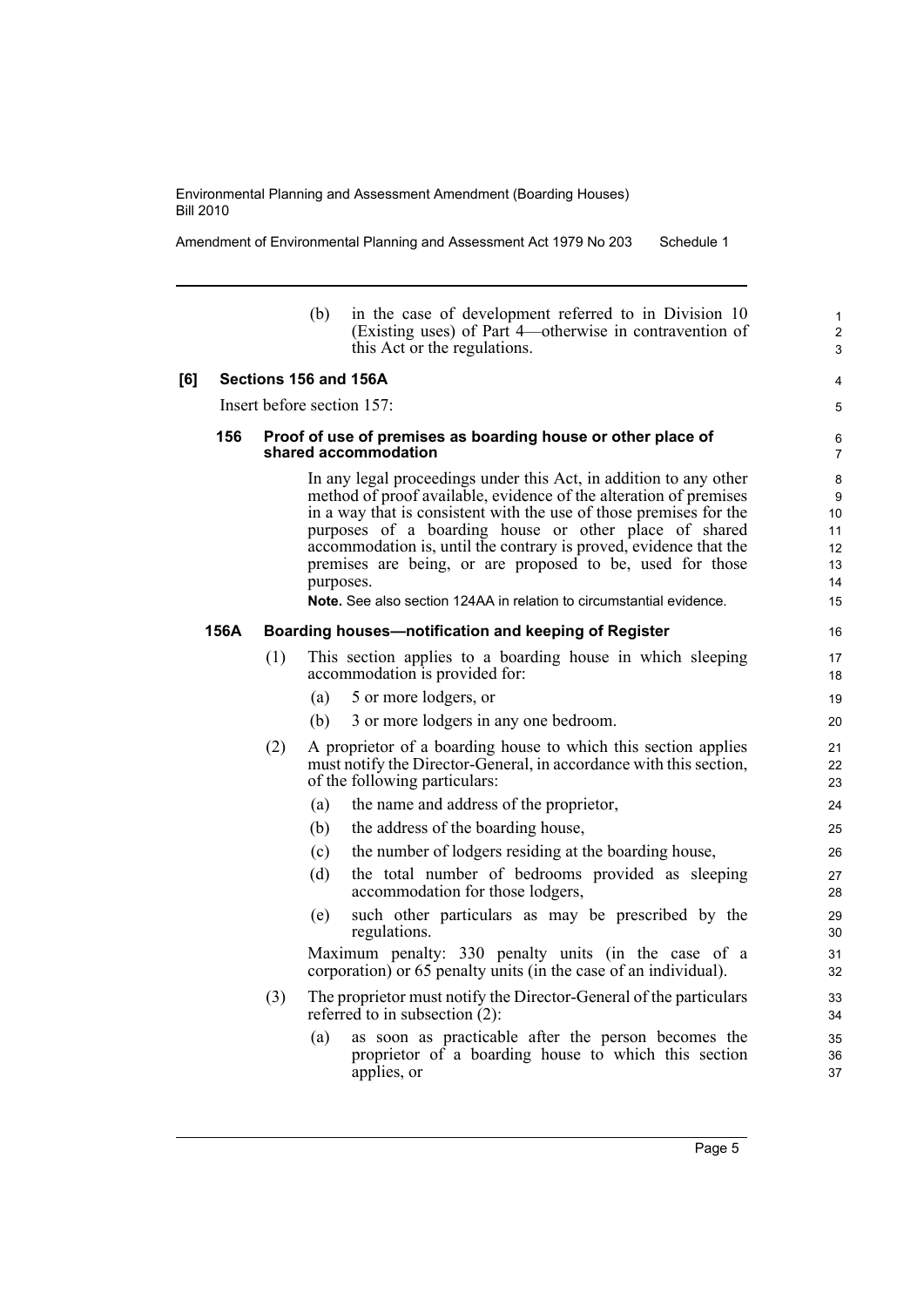Schedule 1 Amendment of Environmental Planning and Assessment Act 1979 No 203

(b) in the case of a person who, on the commencement of this section, is a proprietor of a boarding house—as soon as practicable after that commencement.

- (4) The Director-General is to keep a Register of Boarding Houses containing the particulars required to be notified to the Director-General under this section.
- (5) For the purposes of enabling the Director-General to keep the Register up-to-date, the proprietor of any boarding house to which this section applies must notify the Director-General of any change in the particulars referred to in subsection (2), including the date on which the change occurred. The proprietor must notify the Director-General as soon as practicable after the change occurs.

Maximum penalty: 330 penalty units (in the case of a corporation) or 65 penalty units (in the case of an individual).

(6) If any premises cease to be a boarding house to which this section applies, the person who, immediately before that cessation, was the proprietor of the boarding house must notify the Director-General of that cessation and the date on which it occurred. The person must notify the Director-General as soon as practicable after the cessation occurs.

Maximum penalty: 330 penalty units (in the case of a corporation) or 65 penalty units (in the case of an individual).

- (7) The Director-General is to ensure that the Register is made publicly available in such manner as the Director-General determines.
- (8) The Director-General may enter into arrangements with councils in relation to the notification scheme provided for by this section.
- (9) Without limiting subsection (8), any such arrangements may make provision for the collection and disclosure of information by or to the Director-General or to a council for the purposes of this section.
- (10) The regulations may make provision for or with respect to charging or payment of fees for services provided in connection with this section.
- (11) This section has effect despite anything to the contrary in the *Privacy and Personal Information Protection Act 1998*.
- (12) In this section: *Director-General* means the Director-General of the Department of Services, Technology and Administration.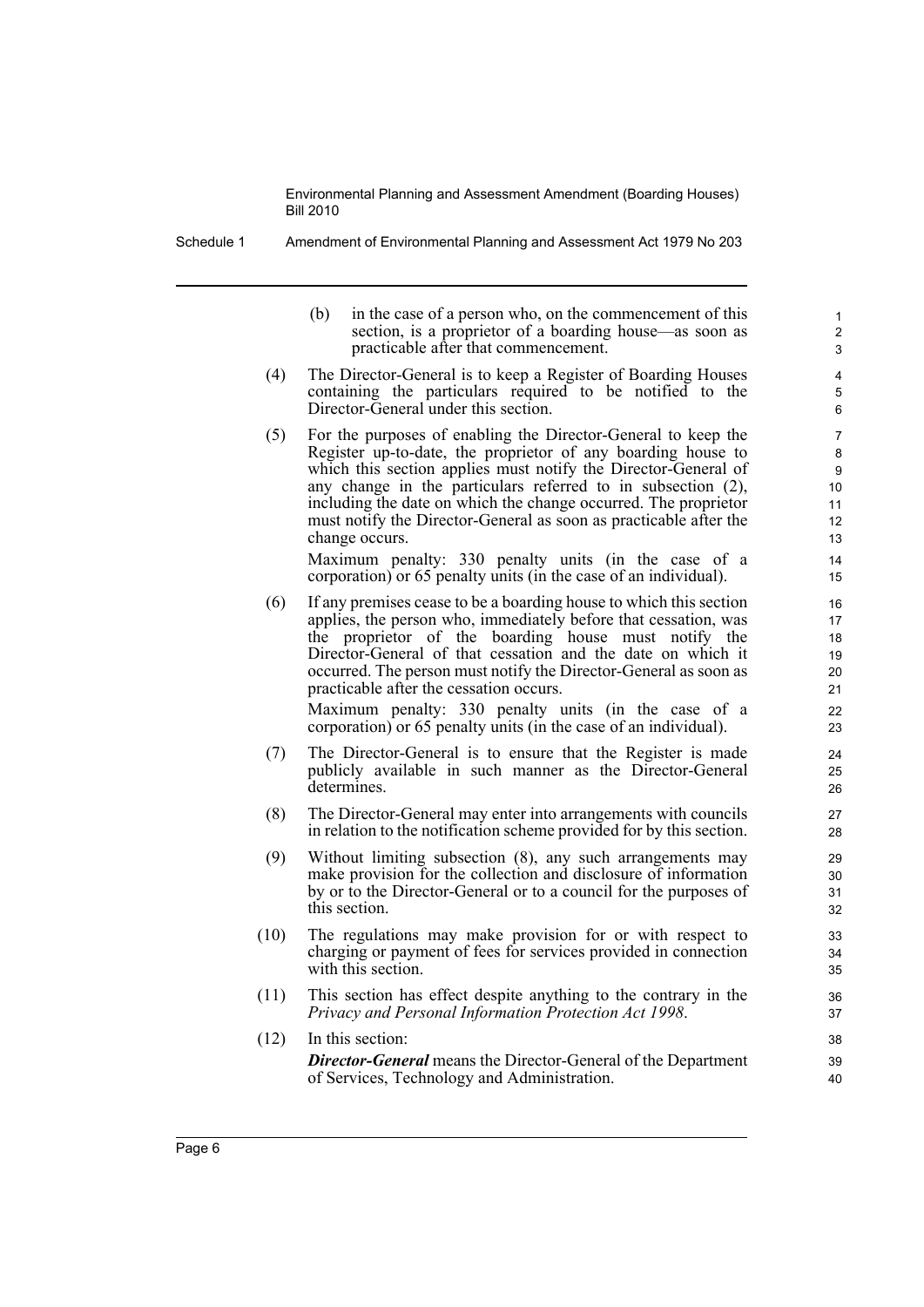Amendment of Environmental Planning and Assessment Act 1979 No 203 Schedule 1

|     | <i>proprietor</i> of a boarding house means:                                                                                                               | 1.          |
|-----|------------------------------------------------------------------------------------------------------------------------------------------------------------|-------------|
|     | in the case of a boarding house consisting of premises that<br>(a)<br>are leased—the lessee who is entitled to immediate<br>possession of the premises, or | 2<br>3<br>4 |
|     | in any other case—the owner of the premises concerned.<br>(b)                                                                                              | 5           |
| [7] | Schedule 6 Savings, transitional and other provisions                                                                                                      | 6           |
|     | Insert at the end of clause $1(1)$ :                                                                                                                       | 7           |
|     | Environmental Planning and Assessment Amendment (Boarding<br>Houses) Act 2010                                                                              | 8<br>9      |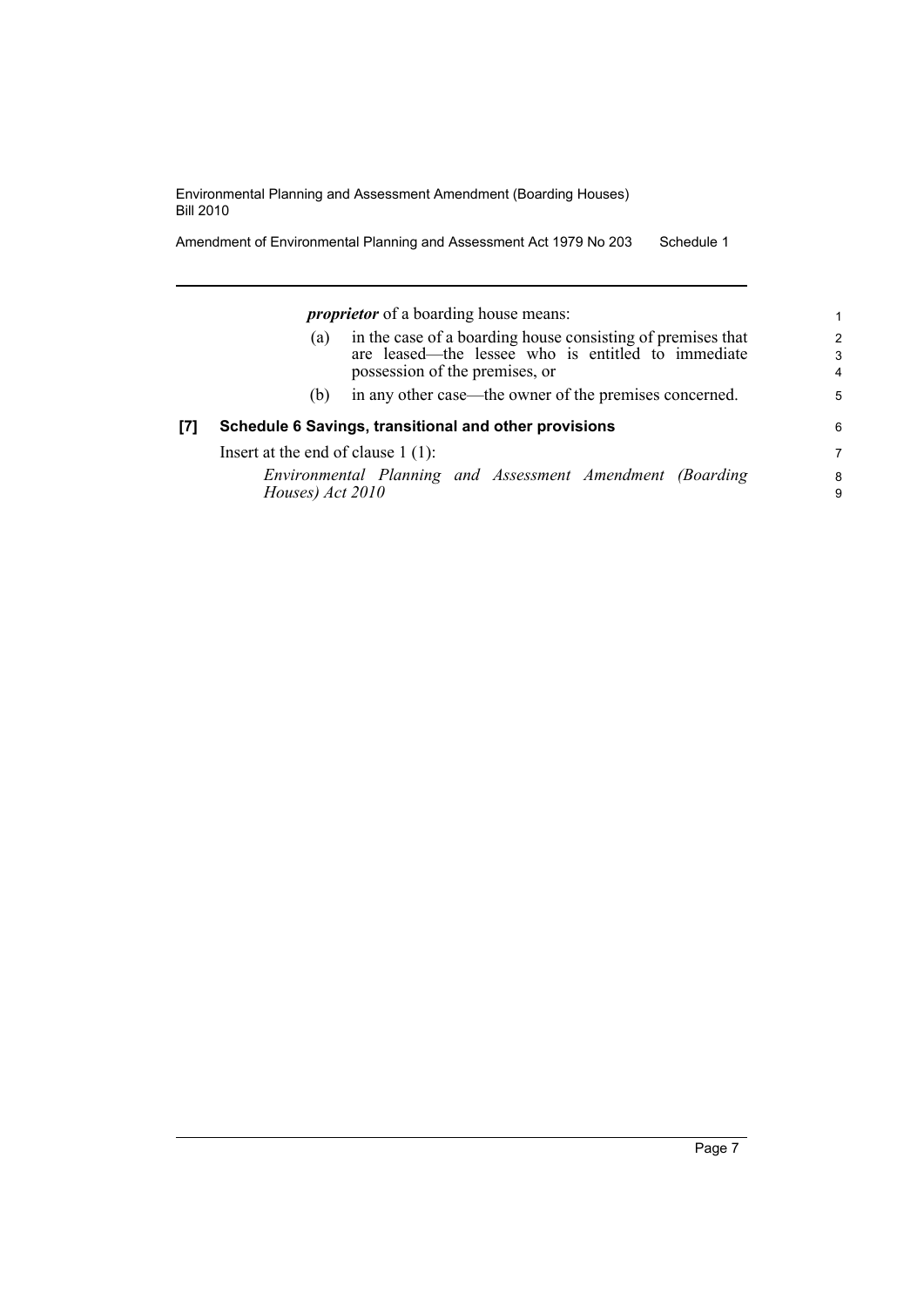Schedule 2 Amendment of Environmental Planning and Assessment Regulation 2000

### <span id="page-13-0"></span>**Schedule 2 Amendment of Environmental Planning and Assessment Regulation 2000**

#### **Schedule 5 Penalty notice offences**

Omit the matter relating to section 125 (1) of the Act in relation to contravention of section 76A (1).

Insert instead:

Section 125 (1) of the Act in relation to contravention of section 76A (1)

In the case of development relating to a Class 1 or Class 10 building:

1 2

- (a) \$750 for an individual
- (b) \$1,500 for a corporation

In the case of development for the purposes of a boarding house, or other place of shared accommodation, consisting of premises of a class prescribed for the purposes of section  $118J(1)$  (e) of the Act:

(a) \$5,500 for an individual

(b) \$11,000 for a corporation In any other case:

- (a) \$1,500 for an individual
- (b) \$3,000 for a corporation

Section 125 (1) of the Act in relation to contravention of section 76B by carrying out development for the purposes of a boarding house, or other place of shared accommodation

In the case of development for the purposes of a boarding house, or other place of shared accommodation, consisting of premises of a class prescribed for the purposes of section  $118J(1)$  (e) of the Act:

(a) \$5,500 for an individual

(b) \$11,000 for a corporation In any other case:

- (a) \$1,500 for an individual
- (b) \$3,000 for a corporation